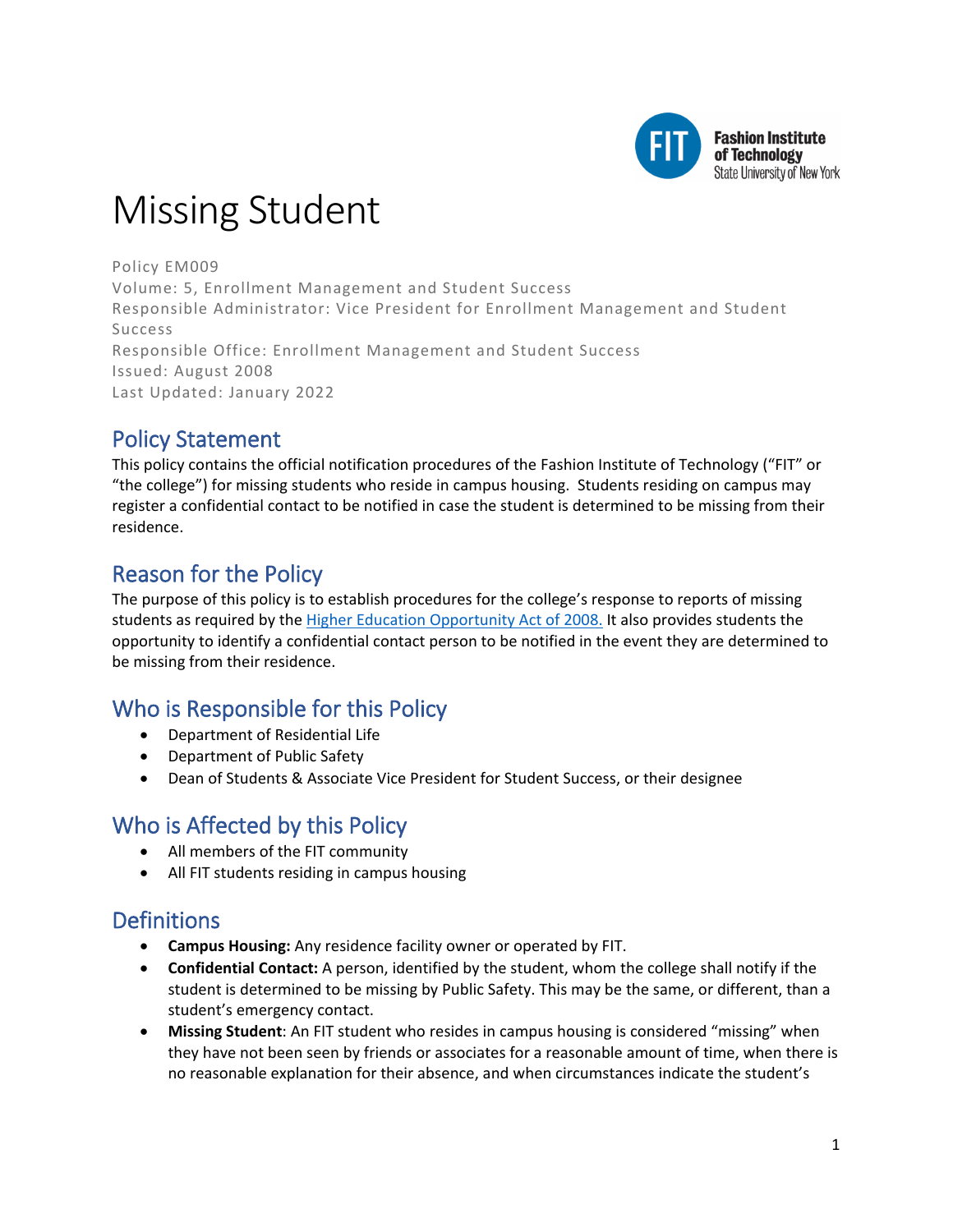unaccountable or involuntary disappearance. A reasonable amount of time is generally 24 hours.

## **Principles**

FIT's Department of Public Safety will investigate all reports of Missing Students and will notify and cooperate with other law enforcement agencies, as needed, to further the investigation.

All students residing in campus housing have the option to identify a Confidential Contact to be notified in the event the student is determined to be missing. (This can be a different person than who is identified as the student's Emergency Contact.) Confidential Contact information is subject to FIT's FERPA policy and may not be disclosed; access to this information is only available to authorized campus officials and law enforcement officers in the furtherance of an investigation. If a student is determined to be missing, and they have not identified a Confidential Contact, the students' Emergency Contact will be notified.

### Responsibilities

#### • **Department of Public Safety:**

Public Safety will work with appropriate local law enforcement agencies according to procedures that outline the investigation of missing residential students and specifically the plan for college coordination with police regarding such investigations. They will also coordinate notifications as outlined in the procedures of this policy.

#### • **Dean of Students, or their designee:**

The Dean of Students will contact the Department of Public Safety in the event a student is reported, or suspected to be, missing. They will cooperate and collaborate in the investigatory process as deemed appropriate or necessary by the Department of Public Safety.

#### • **Department of Residential Life:**

The Department of Residential Life will contact the Department of Public Safety, and the Dean of Students, in the event a student living in Campus Housing is reported, or suspected to be, missing. They will cooperate and collaborate in the investigatory process as deemed appropriate or necessary by the Department of Public Safety.

### Procedures

• **Adding or Updating Confidential Contact Information**

All residential students are given the opportunity to identify a confidential contact on their housing application. Students may, at any time, add or update a confidential contact by contacting the Office of Residential Life at (212) 217-3900 or [residentiallife@fitnyc.edu.](mailto:residentiallife@fitnyc.edu)

• **Reporting a Missing Student Who Resides in Campus Housing:**

If a member of the FIT community or any other person has reason to believe, or has received a report, that a student who resides in on-campus housing is missing, they should immediately notify the Department of Public Safety at (212) 217-7777. Public Safety will generate a missingperson report and initiate an investigation into the Missing Student.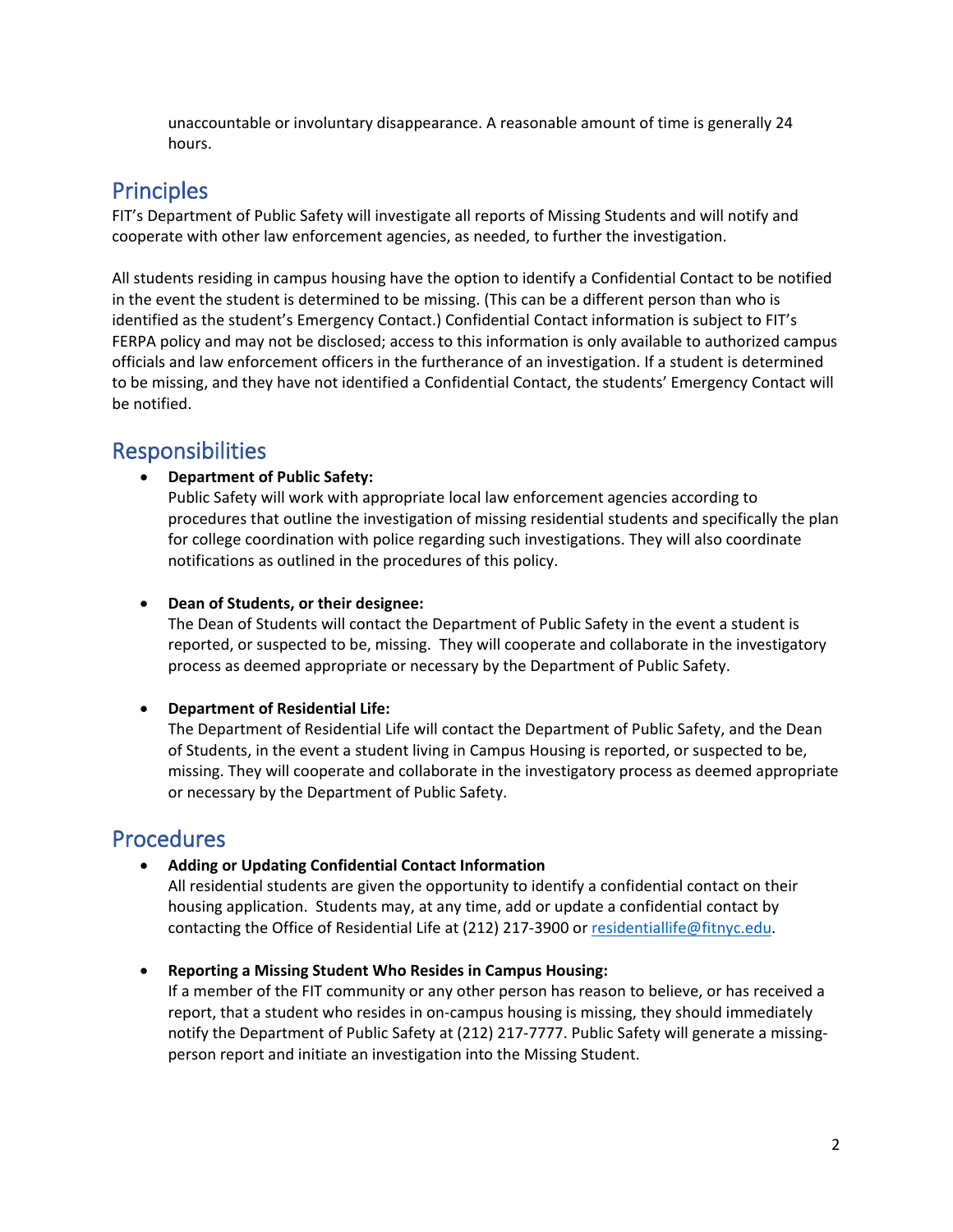#### • **Reporting Other Missing Students:**

If a member of the FIT community has reason to believe that any other member of the FIT community, including students who do not reside in on-campus housing, is missing, they should immediately notify the New York City Police Department (NYPD). Public Safety will, in appropriate circumstances, assist individuals in making a report to NYPD, but in all cases where the individual is not a residential student, NYPD will investigate the report.

#### • **Response and Investigation**

- $\circ$  Protocol and procedures to be followed when a residential student is determined to be missing are listed in the college's Emergency Management Plan (See Related Documents).
- o The Residential Life On-Call/Emergency Response Manual includes guidelines for Residential Life staff to implement this policy.

#### • **Notifications of Missing Students**

Should Public Safety determine that the student has been missing for more than 24 hours upon investigation, then:

- $\circ$  EMSS will notify the student's Confidential Contact, if the student has identified such an individual, no later than 24 hours after the student is determined to be missing.
- $\circ$  If the Missing Student is under the age of 18 and is not an emancipated individual, EMSS will notify the student's custodial parent or legal guardian no later than 24 hours after the student is determined to be missing, in addition to notifying the student's confidential contact.
- $\circ$  The college will notify law enforcement no later than 24 hours after a Missing Student is determined to be missing.

### Violations

N/A

### Related Policies

• [Campus Safety and Security Policy](http://www.fitnyc.edu/policies/safety-security/campus-safety-and-security.php)

### Related Documents

- [Annual Security and Fire Safety Report](https://www.fitnyc.edu/safety/statistics/index.php)
- [Emergency Management Plan](https://www.fitnyc.edu/emergency/)

### **Contacts**

- **Dean of Students & Associate Vice President for Student Success** Office of Enrollment Management and Student Success (212) 217-3800
- **Vice President for Enrollment Management and Student Success** Office of Enrollment Management and Student Success (212) 217-3800